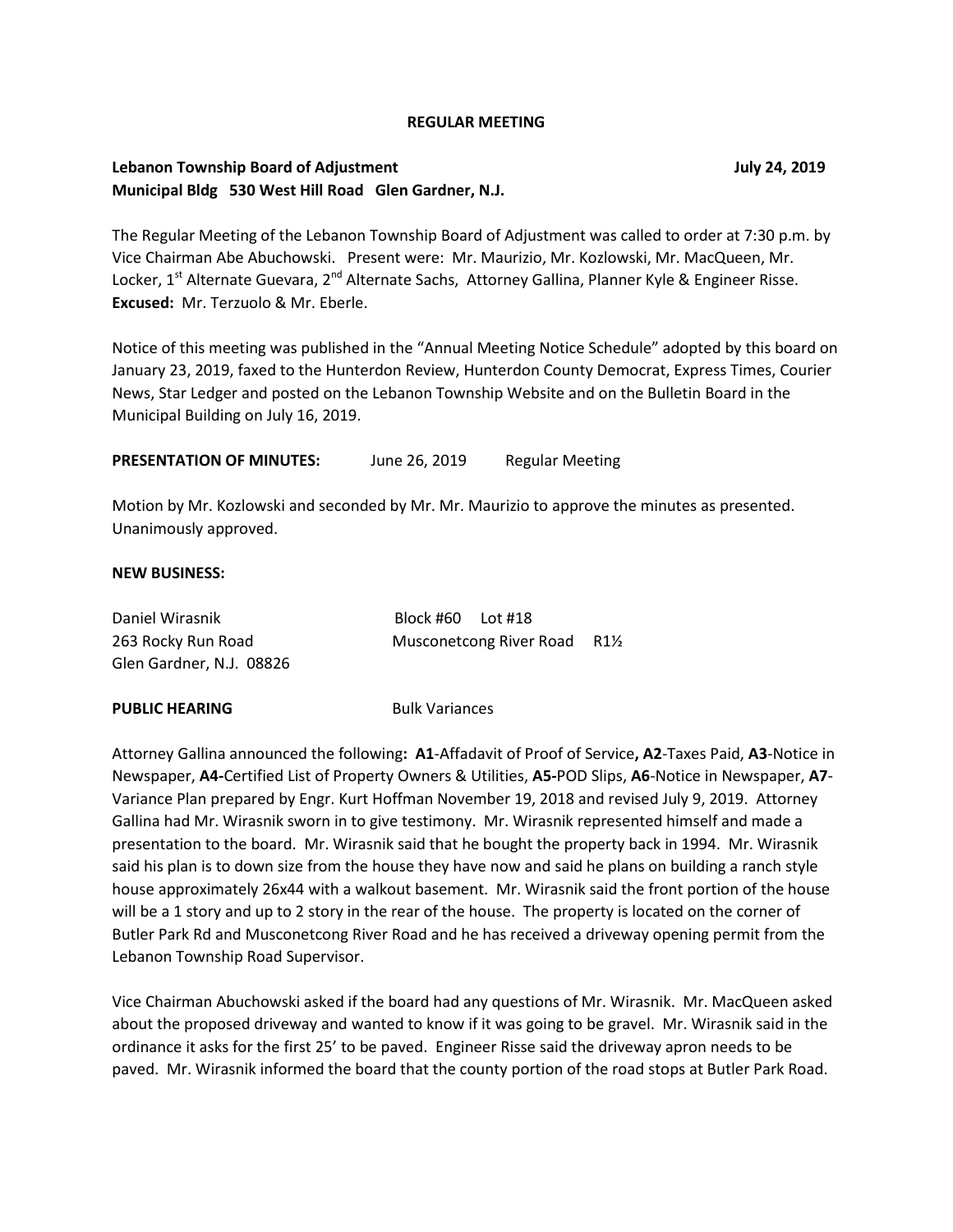# **Lebanon Township Board of Adjustment July 24, 2019 Page 2**

Mr. MacQueen asked if the rest of the driveway was going to be gravel. Mr. Wirasnik said yes. Mr. MacQueen wanted to know where the rainwater be directed since this lot slopes downhill. Mr. Wirasnik said it will be going down the back side of the lot. Mr. MacQueen said won't this flood the neighbor and asked the applicant what is the plan for diverting the water so it doesn't flood the neighbor's property by running down Butler Park Road and wash it out. Mr. Wirasnik said he going to put a small rise in the driveway. Mr. MacQueen said once you clear out the brush and trees, it will create more run off.

Ms. Glashoff stated there are pictures of the property that the applicant has submitted. Attorney Gallina said they should be marked into evidence. Attorney Gallina asked Engineer Risse regarding the permit process when building the house, will the applicant need to comply with the stormwater regulations. Engineer Risse said single family homes before getting the building permits, there is a lot development plan turned in. The plan should show grading & a drainage plan. Mr. MacQueen noted in Attorney Gallina's letter there is mention of a pump house and that it is encroaching and asked where is it on the plan. Attorney Gallina asked is it shown in the back corner where it states existing well. Mr. Wirasnik said yes. Mr. Wirasnik said his property line is 3 feet from Derois's well. During the discussion on the well, Attorney Gallina said the board can make it a condition of approval regarding the removal of any encroachment. Engineer Risse said that the applicant will need to have a surveyor to stake out where your house will be located on the plan and at the same time make sure that the pump house is not over the line. This could be a condition of any approval. Mr. Kozlowski asked if the septic was going to be pumped up hill. Mr. Wirasnik said yes. Mr. Locker noted that he had gone over to the property yesterday and noticed that it has quite a slope and it seems to drops off in the area where you plan to put your septic system.

Mr. Wirasnik was told he would have to get topo's where the septic will be. Planner Kyle stated that you can't do a plot plan without topo's. Engineer Risse asked the applicant when did he purchase the property and were the percs & soils done. Mr. Wirasnik said he purchased the lot in 1994 and he doesn't remember when the percs & soil logs were done. Engineer Risse stated that depending when they were done will determine if they need to be redone because too much time has passed. The County Board of Health will have to review the results of the percs & soil logs and when they were done and whether or not they are still good. During the discussion, it was noted that the septic design was done back in 1994. Engineer Risse said that septic designs are only good for 5 years. Mr. MacQueen said that the board or Engineer Risse will need to know when everything was done. Mr. Wirasnik will be able to get all the information from the County Health Department. Attorney Gallina said a condition of approval will be all outside agencies having jurisdiction which will include the County Board of Health. The board continued to discuss the issues at hand. The subject of the driveway was discussed, with the comment about the driveway being substantial. The first 25' of the driveway has to be paved per the driveway ordinance. At the conclusion of the testimony, Vice Chairman Abuchowski asked if the board had any questions. There were none. When opened to the public for questions of our Engineer, there were none.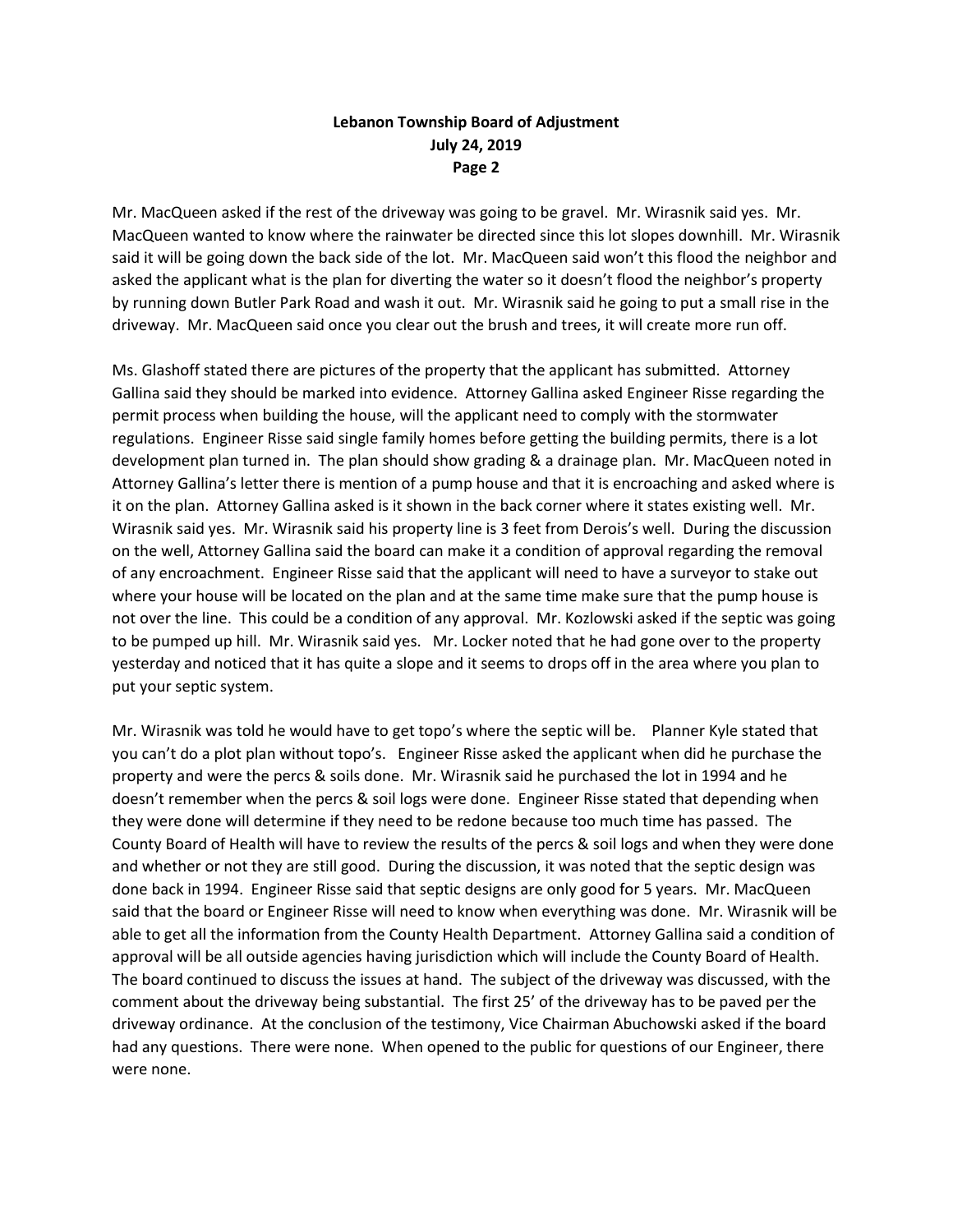# **Lebanon Township Board of Adjustment July 24, 2019 Page 3**

From the public, Darryl Schmidt an adjacent property owner had a question. Mr. Schmidt asked about the height of the house. In the past there was an applicant that said they were going to build a ranch style house and instead a 2 story colonial was built. Mr. Schmidt wanted to know if there were any restrictions on the height of a house. Attorney Gallina said you have to go by what is allowed for the height in the zone. At this time, Attorney Gallina had the following marked into evidence**: A8-**4 photos of the property. Planner Kyle said this a straight case and these variances are under C1. There were no questions from the board, motion by Mr. MacQueen and seconded by John Locker to close the public portion of the hearing. Unanimously approved.

Vice Chairman Abuchowski reviewed for the board the letter from Attorney Gallina. The board deliberated at this time. During the deliberations, the board decided to reopen the hearing. Motion by Mr. Kozlowski and seconded by Mr. MacQueen to reopen the public hearing. Unanimously approved. The board discussed the layout of where the septic & well will be located. At the conclusion of the board's discussion and Attorney Gallina going over everything that will be in the Resolution, motion by Mr. MacQueen and seconded by Mr. Kozlowski to close the public portion of the meeting. At the conclusion of the board's discussion, motion to grant the bulk variances with the following conditions:

- 1. The applicant shall obtain all other necessary approvals from any outside agencies having jurisdiction, as applicable, including but not limited to the Hunterdon County Health Department and Building Department, which will include a lot development plan and grading plan for review and approval.
- 2. The applicant will pay all necessary fees and escrows payable in connection with the application.
- 3. The residential home to be built will be constructed within the building envelope as shown on the Variance Plan. The roof overhang, eves and soffits will also be entirely within the building within the building envelope as shown on the Variance Plan.
- 4. The front yard setback of the home from Musconetcong River Road will be measured from the closest point of the front porch to the road.
- 5. The style of home to be constructed on the lot will be a single family ranch style home with a walkout basement.
- 6. The applicant will remove that portion of the pump house on contiguous Lot #13.01 that encroaches on the applicant's lot.
- 7. A drywell will be installed on the property which will accommodate 3 inches of runoff from the roof of the proposed home. The location of the drywall will be shown on the revised Variance Plan.